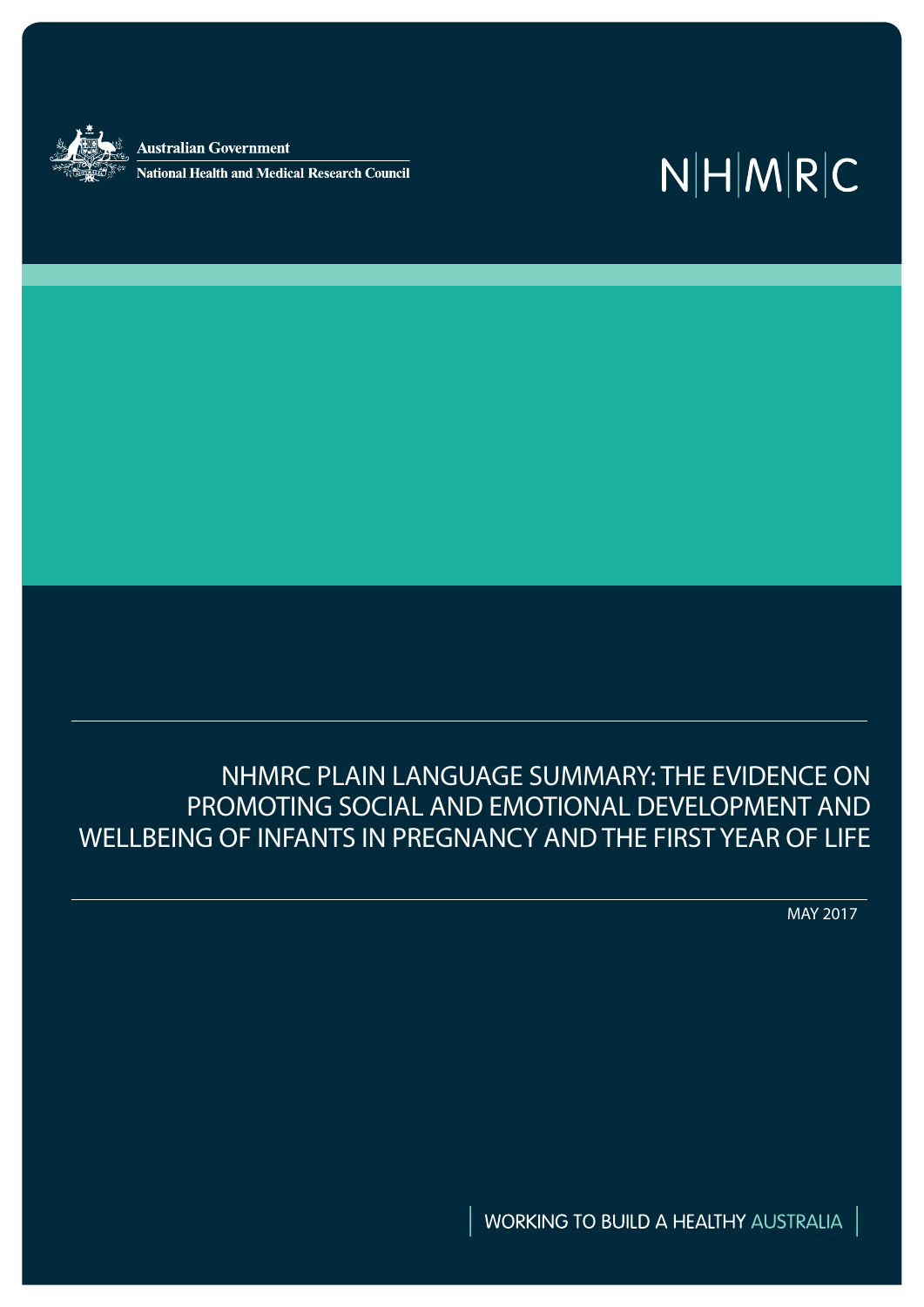# **NHMRC Plain Language Summary:**

## **The evidence on promoting social and emotional development and wellbeing of infants in pregnancy and the first year of life**

*Plain language summary of a National Health and Medical Research Council (NHMRC) evaluation of evidence on the effectiveness of parenting/caregiving strategies, implemented during pregnancy or up to age 12 months, to promote the social and emotional development and wellbeing of infants.*

#### Note on the report

This document is a summary of the *NHMRC Report on the Evidence: Promoting social and emotional development and wellbeing of infants in pregnancy and the first year of life (Report on the Evidence).* 

In the Report on the Evidence, NHMRC presents a rigorous analysis of the scientific evidence on programs and services for parents of young babies, provided in pregnancy or the first year of life, that may influence infant social and emotional development and wellbeing. The report is for Australian organisations and services to use when developing policies, or designing and planning programs for parents or caregivers.

The full report, including the original evidence reports on which it was based, is available at [this link.](https://www.nhmrc.gov.au/book/promoting-social-and-emotional-development-and-wellbeing-infants-nhmrc-report-evidence)

#### How to use the report

**Policy makers** can use the report to understand the types of evidence-based practices and programs that exist and are showing benefits. It will help inform evidence-based policy decisions and advice, and to identify opportunities for further research.

**Healthcare workers and other practitioners** can use the report to help identify the types of evidencebased practices, programs and services that may be useful for their clients. For some of the interventions, we suggest when, where and by whom the practice can be delivered. In the [full report,](https://www.nhmrc.gov.au/book/promoting-social-and-emotional-development-and-wellbeing-infants-nhmrc-report-evidence) results can be viewed in a variety of ways, including by outcomes, by the target community group, or by the type of program (see [full report\)](https://www.nhmrc.gov.au/book/promoting-social-and-emotional-development-and-wellbeing-infants-nhmrc-report-evidence).

**Researchers** can use the report to consider the gaps in the evidence reported and identify opportunities for further research. It will help researchers identify which interventions/programs could be evaluated in Australia, the research questions to address, and current needs for improved study design. Information on research implications and opportunities can be found in the [Discussion](https://www.nhmrc.gov.au/book/promoting-social-and-emotional-development-and-wellbeing-infants-nhmrc-report-evidence-1-0) section of the report, as well as in the GRADE assessment of the evidence for each intervention.

**Parents and caregivers** can use the report to learn about useful programs and services that help babies develop healthy emotions and relate well to other people as they grow. The report does not provide advice for parents and caregivers or make general recommendations about caring for babies.

### About NHMRC

NHMRC is Australia's leading agency for developing evidence-based health information.

NHMRC produced the report by analysing the best available evidence and taking advice from an [expert](https://www.nhmrc.gov.au/health-topics/parenting-and-child-wellbeing)  [committee.](https://www.nhmrc.gov.au/health-topics/parenting-and-child-wellbeing) NHMRC also invited people working in government and other organisations to review the draft report and suggest improvements to ensure that it is useful and relevant for its intended readers.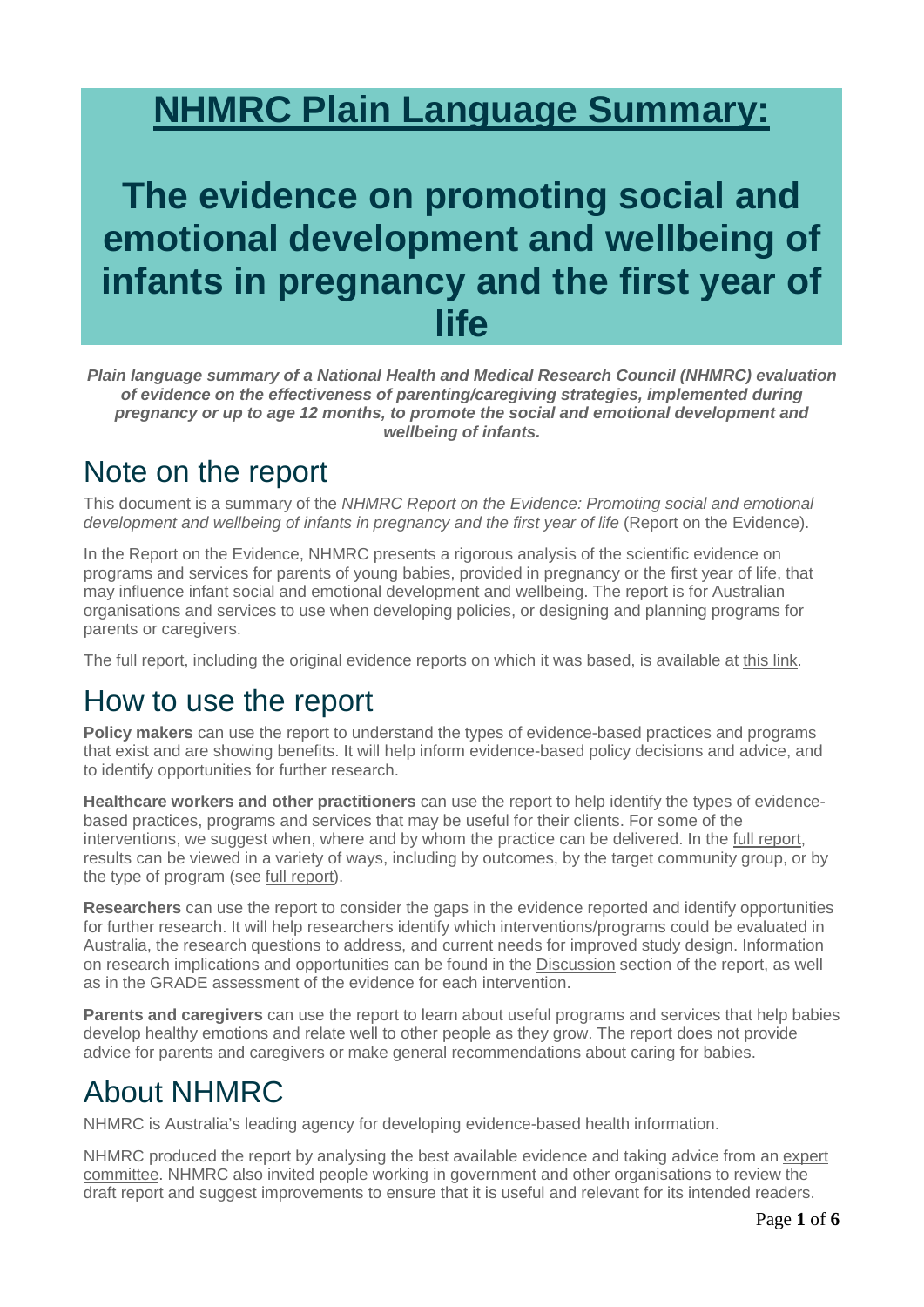#### [What is healthy social and emotional development for](https://www.nhmrc.gov.au/book/promoting-social-and-emotional-development-and-wellbeing-infants-nhmrc-report-evidence-5)  [babies and children?](https://www.nhmrc.gov.au/book/promoting-social-and-emotional-development-and-wellbeing-infants-nhmrc-report-evidence-5)

Children who develop in a healthy way have a better chance of understanding and regulating their emotions, expressing these in their everyday activities and behaviours, and relating well to other people. Experiences during very early childhood, especially of parental care, help shape a child's way of thinking, feeling and behaving, their abilities to understand and regulate their emotions, and the ways they relate to other people. This is often called social and emotional wellbeing. The way that babies are cared for while their brains are growing rapidly will affect social and emotional development – not just during infancy, but also later in life.

Sensitive, responsive, affectionate relationships give infants experiences of safety, predictability, encouragement and emotional comfort. These can then help set them on the path to more favourable long-term outcomes, including better adjustment at school, and better relationships with their peers.

Parents in all cultures provide these experiences in various ways. Supporting and nurturing babies is important; although this report does not make judgements on any cultural parenting practices, NHMRC acknowledges that there are diverse and potentially child-enriching cultural parenting practices in Australia.

### [Why was NHMRC interested in this topic?](https://www.nhmrc.gov.au/book/promoting-social-and-emotional-development-and-wellbeing-infants-nhmrc-report-evidence-5)

The period from pregnancy up to 12 months of age is a critical one for babies' development. Services for parents and babies, and the people who provide these services,aim to help parents give their babies the best care possible. As well as keeping babies physically healthy and safe, services help parents understand and respond to their baby's needs, and understand what type of care a baby needs at each age. These aspects of parenting are important to help babies develop in healthy ways socially and emotionally.

NHMRC believes that health services and social services for Australian parents of young babies should be based on the best evidence. The need to find the best evidence on this topic is what led to this review of the evidence.

<sup>1</sup> People who work in services for parents and babies include midwives, maternal, child and family health nurses, [doctors, early childhood workers, social service providers and others.](https://www.nhmrc.gov.au/book/promoting-social-and-emotional-development-and-wellbeing-infants-nhmrc-report-evidence-5)

### [What did NHMRC look for?](https://www.nhmrc.gov.au/book/promoting-social-and-emotional-development-and-wellbeing-infants-nhmrc-report-evidence-5)

NHMRC assessed the evidence of programs<sup>2</sup> that were designed to give babies the best possible start by working with parents or caregivers during pregnancy or a baby's first year of life. These included programs that aim to help babies develop socially and emotionally by:

- supporting and educating parents (and parents-to-be) about caring for babies
- preventing problems with crying, feeding or sleeping, or helping parents manage these behaviours
- improving parents' understanding of their baby's emotional needs and abilities to respond with sensitive, skilled care.

NHMRC was interested in different programs and approaches that were used during pregnancy or in a baby's first year of life. The report considered possible benefits and harms that were measured during babies' first year of life, in childhood, and up to age 18 years. The focus was on whether or not programs helped babies develop socially and emotionally.

The report also includes results from programs and approaches in the lives of children up to 18 years, including effects on: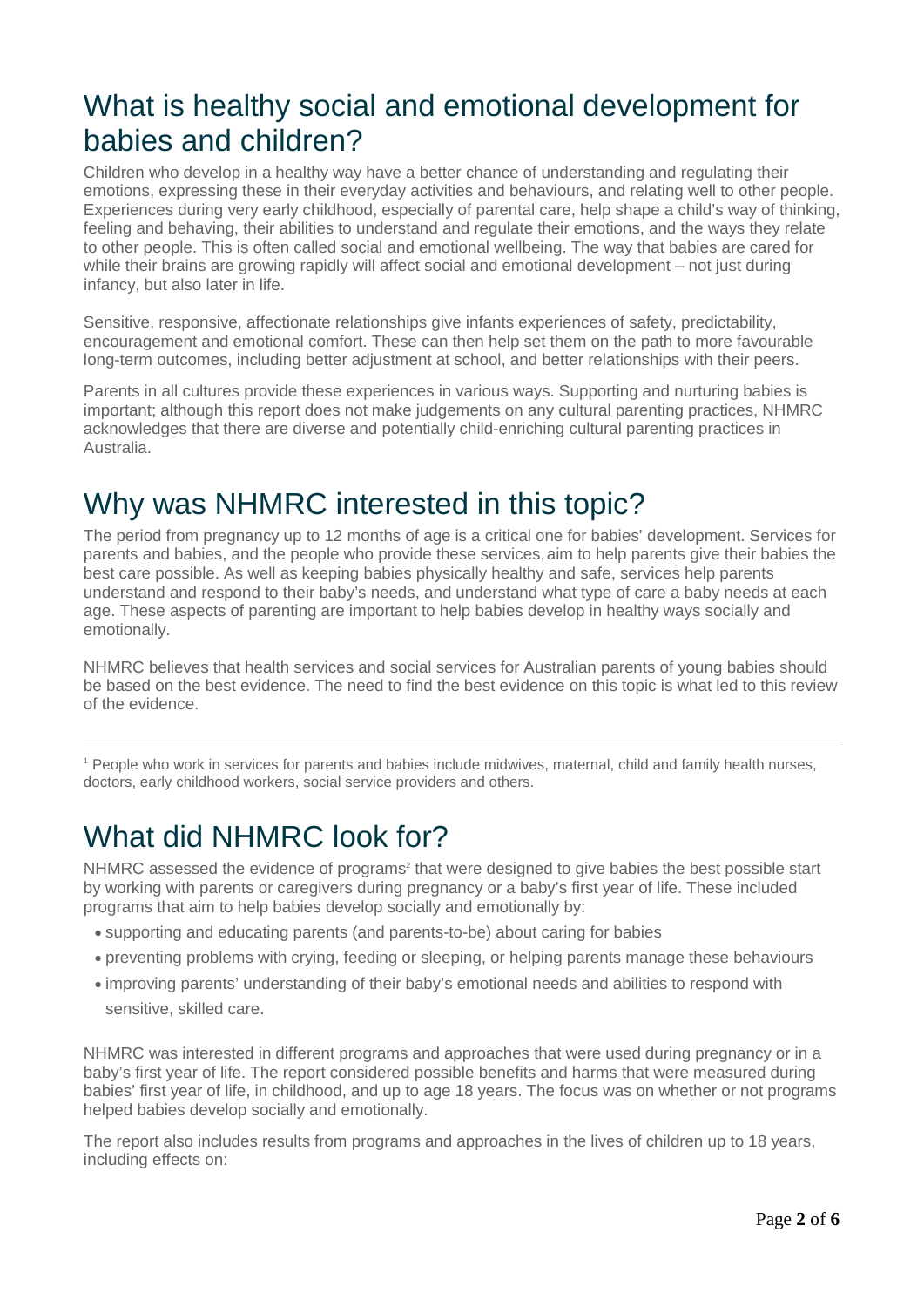- bodies and minds (including growth, physical development, language, thinking, problem-solving, decision making skills, mental health, social life, self-esteem and coping)
- behaviour (including behaviours as a baby, as a child, and as an adolescent)
- general health and safety
- relationships between parents and children
- parents' or caregivers' mental health (including depression, anxiety, stress and quality of life)
- parents' and caregivers' knowledge about how to care for babies and about ways of parenting
- parents' and caregivers' attitudes to programs
- family relationships
- families' contact with child protection authorities (including in situations of maltreatment, neglect, or removal of children from parents' care).

NHMRC worked with professional evidence reviewers<sup>3</sup> to find and analyse the best available evidence. NHMRC also set up a working committee<sup>4</sup> of experts to look closely at the findings and think about how these could be made available to Australian families.

It was not practical to collect all the individual studies from around the world that have evaluated programs for parents and babies, because there have been so many. NHMRC asked the evidence reviewers to look for systematic reviews<sup>5</sup> assess their quality, compile information about the quality and findings of the individual studies they included, and analyse the results of the systematic reviews into a single review (overview). The research included systematic reviews that were published between January 1994 and December 2014 and provided results where the effects of programs were measured.

<sup>2</sup> 'Programs' here means any efforts to improve parenting, which could include advice provided to parents, visits by nurses, services provided to parents, structured programs that parents participate in over several sessions, or any type of education or training for parents on how to care for their babies. The NHMRC report uses the term 'interventions' for all types of programs.

<sup>3</sup> Australian Research Centre for the Health of Women and Babies at the University of Adelaide

<sup>4</sup> The members of the working committee are listed on the [NHMRC website](https://www.nhmrc.gov.au/health-topics/parenting-and-child-wellbeing)

 $<sup>5</sup>$  A systematic review is a research method that combines the results of all available similar studies, assesses their quality and findings,</sup> and analyses the results together. A systematic review provides more reliable information than individual studies.

### [What kind of programs were included?](https://www.nhmrc.gov.au/book/promoting-social-and-emotional-development-and-wellbeing-infants-nhmrc-report-evidence-5)

After carefully searching for and reviewing the articles, the evidence reviewers found 21 programs that had been offered during pregnancy or during a baby's first year of life and were shown to make a difference in at least one important aspect of children's, parents' or families' lives. Some of these programs aimed to help parents with a particular aspect of caring for their baby, such as establishing sleep routines, skin-to-skin care for newborns, or massage for babies.

Others were designed for a particular goal, such as fostering a healthy bond between baby and parent, promoting confident, competent parenting, improving parent's sensitivity and/or understanding of their babies' capabilities, or preventing behaviour problems later as a child or adolescent.

Several programs took place over a series of sessions with new parents. One of these involved trained workers (e.g. nurses) explaining to parents what is normal, and what to expect and look out for at each stage of their baby's development. Some programs had more than one component, such as education and/or support sessions provided to parents during pregnancy or after the birth of their baby, or home visits by nurses or other trained workers that aimed to provide information, support and practical guidance to new parents.

Some programs were designed for parents of babies with special needs, such as babies born preterm or with a low birthweight, or babies with developmental delay or developmental disabilities (or at risk of these problems). Some were designed to prevent or to treat depression and anxiety among women with young babies.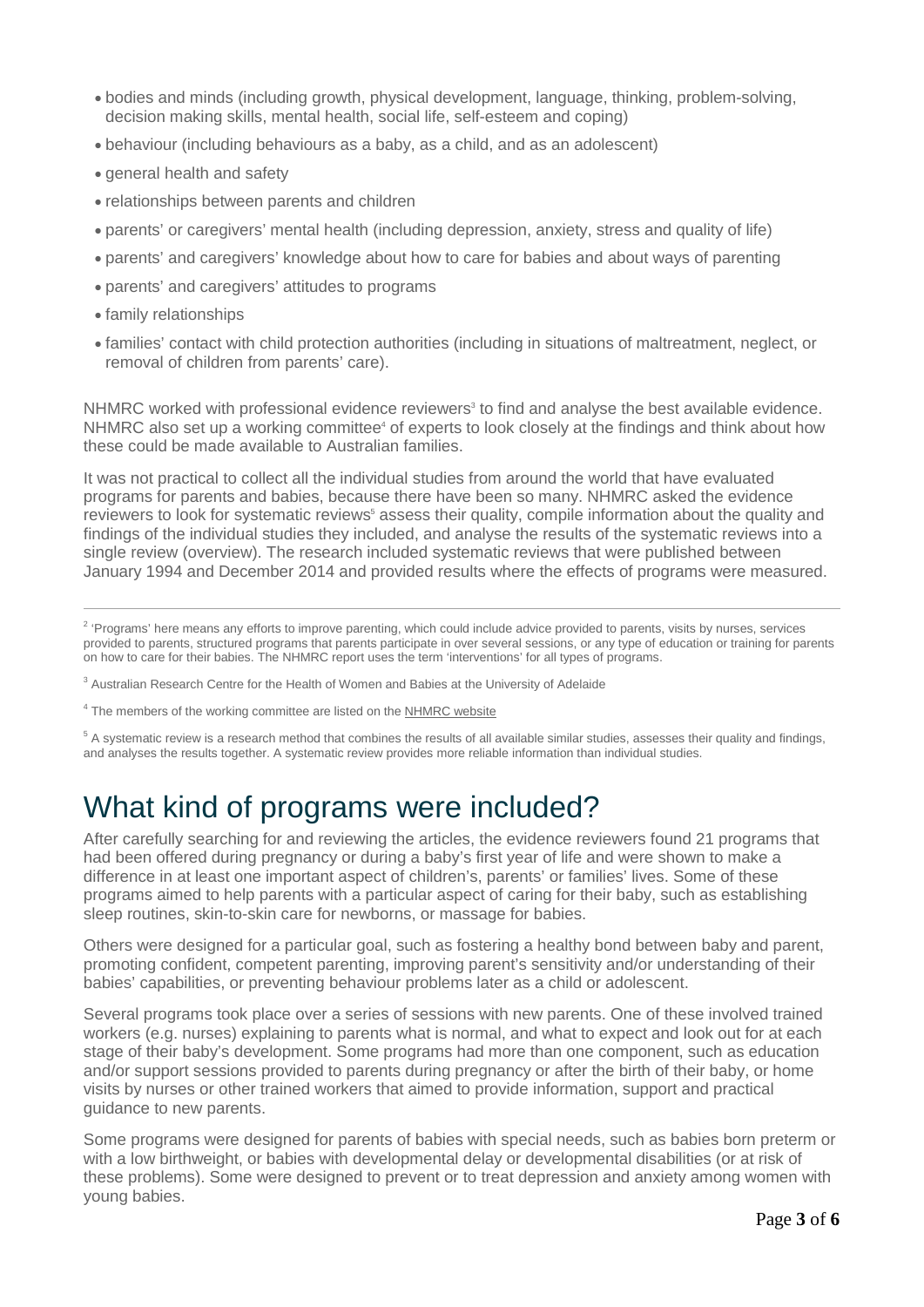Some programs were designed for any parent or caregiver. Others were designed for a particular group of parents, such as fathers, teenage parents, parents in socio-economically disadvantaged circumstances, parents with alcohol or drug problems, or parents in low- and middle-income countries.

NHMRC's main interest in these programs was whether they help babies develop emotionally and socially, so the programs may also have had other benefits (for children, parents or others) that are not covered in the report.

#### How [did NHMRC assess the evidence?](https://www.nhmrc.gov.au/book/promoting-social-and-emotional-development-and-wellbeing-infants-nhmrc-report-evidence-5)

The working committee looked closely at the evidence for each of these programs, using the Grading of Recommendations Assessment, Development and Evaluation (GRADE)<sup>6</sup> method for assessing evidence from health research. This involved:

- working out which potential benefits (and harms) of programs would be important to parents, people who work with parents, and the general public
- carefully assessing the quality of research studies to know how reliable their results are
- analysing the statistical results
- weighing up the benefits of each program against possible harms, costs and inconveniences
- thinking about whether programs might work in Australia, by considering people's values and preferences, costs, whether parents are likely to accept the program and participate, and whether programs are feasible to set up
- considering whether each program would help make our system fairer, particularly for groups of people who are disadvantaged or marginalised in our community.

<sup>6</sup> 'Grading of Recommendations Assessment, Development and Evaluation' (GRADE) was developed by the Grade Working Group (http://www.gradeworkinggroup.org) and is used around the world.

#### What [were the main findings?](https://www.nhmrc.gov.au/book/promoting-social-and-emotional-development-and-wellbeing-infants-nhmrc-report-evidence-5)

#### *Overview*

For some programs, there were encouraging results suggesting that they might help improve babies' capacity for healthy emotional lives and relationships, although we did not find proof of this in babies less than one year old. This is not surprising, because researchers are only just beginning to study these aspects of babies' lives.

Several of the programs had other benefits for babies, or later as children or adolescents. Other programs didn't have enough evidence to show whether or not they were effective. They may be good for babies, but we don't have the proof yet.

As well as the key findings summarised below, this work shows how Australian research might fill in the gaps in the evidence. For example, very few studies that assess programs for babies and new parents actually measure the signs of improved social and emotional wellbeing of infants, partly because this is quite challenging to do. It will be important to measure these in future studies, because we now know that they are an important part of a child's development that can affect the child throughout her or his whole life.

#### *Which programs might work in Australia?*

**Education and support programs**<sup>7</sup> for parents, provided during pregnancy or in the baby's first year by trained professionals, can:

- improve babies' ability to think and how to understand the world around them
- improve the way babies relate to people and show emotions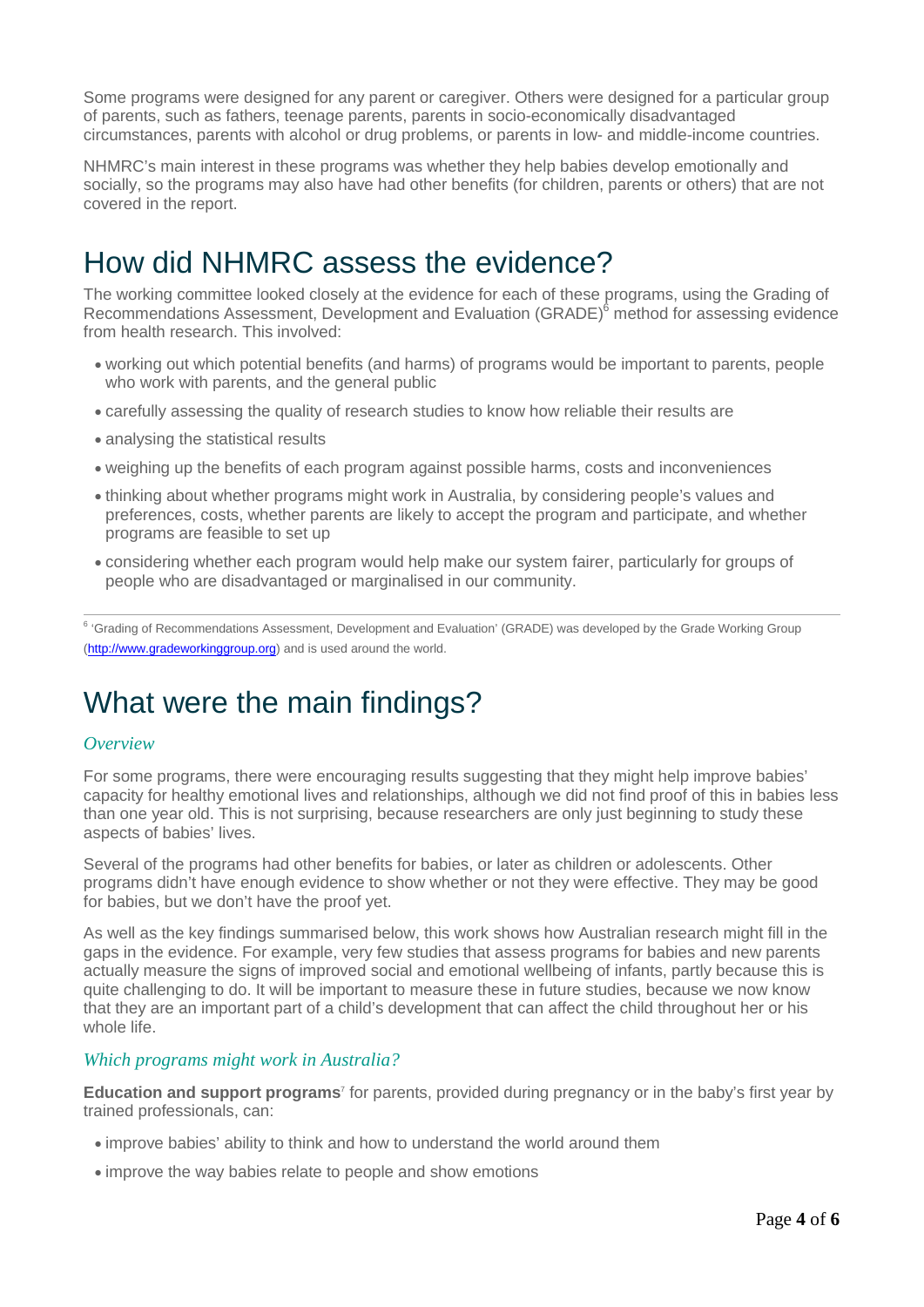- improve babies' sleep
- improve parents' knowledge about babies' behaviour
- improve parenting, and parents' care of their children's general health
- help a couple adjust to becoming parents
- reduce maltreatment of children.

The working committee considered that education and support programs for parents were suitable for all Australian parents. These programs are already available in many Australian communities. They can also be adapted for particular groups of parents with special needs.

**Programs designed to foster a healthy bond between baby and parent or caregiver**<sup>8</sup> can be given by professionals and trained non-professionals. These are likely to increase mothers' sensitivity and attachment<sup>9</sup> to their babies. The working committee considered that these programs would be suitable for all Australian parents.

**Programs based on the Neonatal Behavioural Assessment Scale** are completed within a few weeks of birth. A trained professional either performs the tests while explaining what they are doing to the baby's parents, or shows the parents how to do the test. Together, they learn about the individual baby's behaviours and abilities. These programs might help improve parents' sensitivity and responsiveness to their babies.

#### *What programs might work for parents and babies who need more support?*

**Home visiting programs** involve trained workers providing new parents with education about child development and behaviour management, information or practical support (or all of these), in their own home. These programs are mainly for parents who need extra support because they are young, single or experiencing financial hardship or social isolation. Home visiting programs are likely to improve parenting, improve babies' chance of receiving all the recommended immunisations, improve babies' intelligence and ability to think and get to know the world around them, and improve sleeping. Home visiting is also likely to help prevent abuse or neglect of children and to reduce injuries and hospital admissions in children.

Home visiting programs designed specially to prevent behaviour problems (later antisocial behaviours), starting in the first year of life, are likely to lessen disruptive behaviour during childhood. The working committee considered that home visiting programs would be suitable for Australian parents who need more support, such as single parents, teenage parents, parents who are experiencing socioeconomic disadvantage or who have had few educational opportunities, and those with children who are more likely to have problems with emotions or relating to other people, or are at risk of maltreatment.

**Programs designed for parents of infants born preterm or with low birthweight**<sup>10</sup> are provided by groups of trained professionals with different skills. The working committee considered that these programs were suitable for Australian babies born preterm or with low birthweight, because they are likely to improve babies' ability to think and get to know the world around them, and to improve parenting. **Kangaroo care** (also called 'kangaroo mother care') is another example of a program that is mainly for babies born with low birthweight. It involves the baby being carried or held in close skin-to-skin contact by a parent, supervised by trained health professionals. Kangaroo care is practised while the mother is awake and does not involve co-sleeping. Kangaroo care programs usually encourage breastfeeding. Kangaroo care can improve babies' survival and reduce their risk of serious infections. The working committee considered that kangaroo care would be suitable for Australian babies born with a low birthweight.

#### *Other programs*

Baby massage by parents or caregivers might help improve babies' sleep and how they behave with and respond to others, and might help reduce crying and fussing. Massage should stop if the baby does not seem to be enjoying it. The working committee considered that it is suitable for parents to massage their babies, if they choose to.